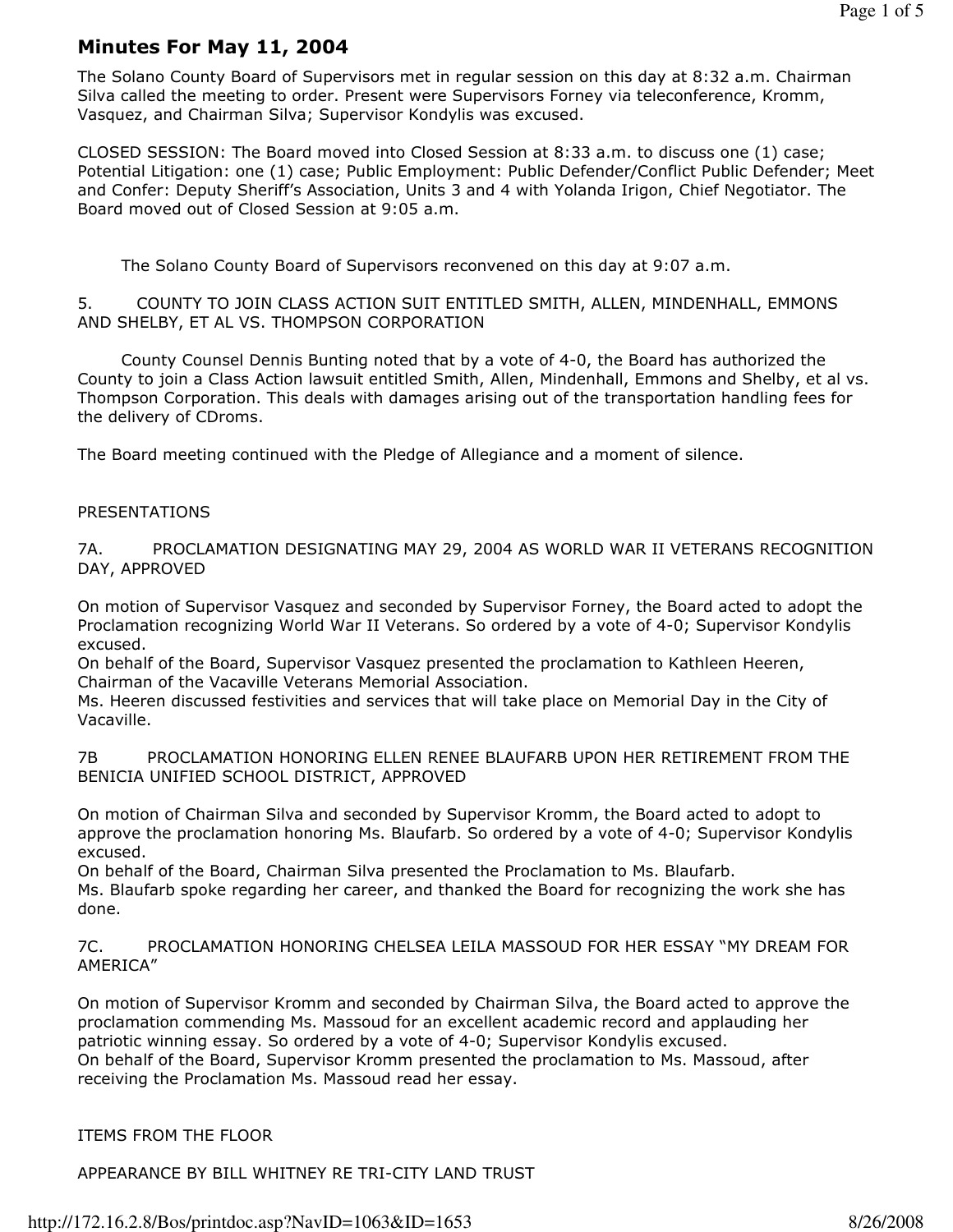Bill Whitney, Tri-City Land Trust, briefly discussed the Land Trust, the charge to acquire land in the Tri-City area for open space, acquisition of land with grant funding, and the need for funding to provide accessibility for the public. The Land Trust is requesting guidance from the Board, noted the need for a funding mechanism and the possible creation of a regional countywide park district. Mr. Whitney requested the matter be agendized for discussion and direction by the Board.

 The Board directed a report brought back answering a number of questions surrounding this request.

# PUBLIC COMMENT ON CONSENT CALENDAR

#### 16A. Sheriff/Coroner:

 Approval of release from accountability for unaccounted fixed asset (portable radio acquired in 1986, current book value of \$0)

 Donald Tipton, Vallejo, voiced concern that the Sheriff's Office may have transferred the radio to communications without adequate documentation, and questioned if the department has checked with communications for the radio.

## APPROVAL OF AGENDA

On motion of Supervisor Forney and seconded by Supervisor Vasquez, the Board acted to approve the submitted Agenda, incorporated herein by reference, with the following modifications:

17. Adoption of a resolution approving Solano Land Trust proposal to California Department of Conservation's California Farmland Conservancy Program for McNamara Putah Creek Ranch agricultural conservation easement, removed from the Consent Calendar.

21. Consider request from Vallejo City Unified School District's Governing Board for a short-term loan to pay expenditures occurring prior to the date of a State emergency apportionment made available to the District, removed from the Agenda.

So ordered by a vote of 4-0: Supervisor Kondylis excused.

## CONSENT CALENDAR

On motion of Supervisor Kromm and seconded by Supervisor Vasquez, the Board acted to approve the following Consent Calendar items by a vote of 4-0; Supervisor Kondylis excused.

13. MINUTES OF THE BOARD OF SUPERVISORS MEETING OF APRIL 13, 2004, as outlined in the Agenda Submittal from the Clerk of the Board dated May 11, 2004, incorporated herein by reference, approved.

14. PROCLAMATION HONORING BRYAN EDWARD SEWARD, A MEMBER OF BOY SCOUT TROOP 180 IN VACAVILLE, CALIFORNIA ON HIS ACHIEVING THE EAGLE SCOUT AWARD, approved.

15. LEASE AGREEMENT WITH METRO PCS RE WIRELESS COMMUNICATIONS PURPOSES AT THE NUT TREE AIRPORT, as outlined in the Agenda Submittal from General Services dated May 11, 2004, incorporated herein by reference, approved and Chairman authorized to sign said contract on behalf of Solano County.

16A. RELEASE FROM ACCOUNTABILITY FOR UNACCOUNTED FIXED ASSET, as outlined in the Agenda Submittal from Sheriff/Coroner dated May 11, 2004, incorporated herein by reference, approved.

16B. RESOLUTION NO. 2004-099 APPROVING PARTICIPATION IN BOATING SAFETY AND ENFORCEMENT FINANCIAL AID PROGRAM FOR FY04/05, adopted. (see Resolution Book)

BOATING SAFETY AND ENFORCEMENT FINANCIAL AID PROGRAM AGREEMENT WITH THE STATE OF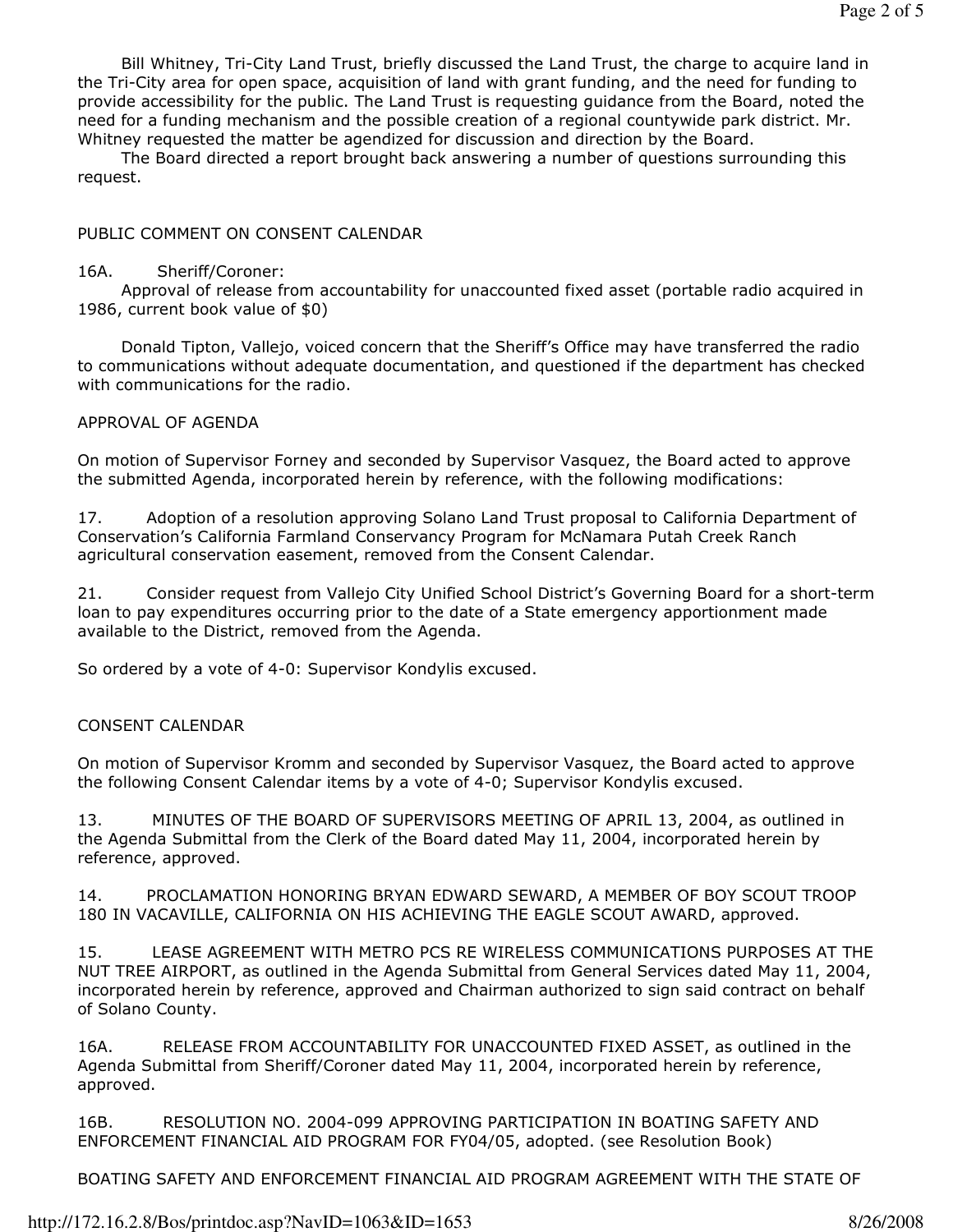CALIFORNIA, as outlined in the Agenda Submittal from the Sheriff's Office dated May 11, 2004, incorporated herein by reference, approved and Chairman authorized to sign said contract on behalf of Solano County, and Sheriff, Under-Sheriff, or Director of Administrative Services to sign reimbursement forms.

RESOLUTION NO. 2004-100 APPROVING THE PARTICIPATION OF SUISUN CITY IN THE STATE BOATING AND SAFETY PROGRAM FOR FY 2004-05, adopted. (see Resolution Book)

# **ORDERS**

17. RESOLUTION NO. 2004-101 APPROVING THE EASEMENT PROPOSAL TO DEPARTMENT OF CONSERVATION'S CALIFORNIA FARMLAND CONSERVANCY PROGRAM FOR MCNAMARA PUTAH CREEK RANCH AGRICULTURAL CONSERVATION EASEMENT, ADOPTED

The Board was provided with an Agenda Submittal from Environmental Management dated May 11, 2004, incorporated herein by reference, regarding approving an agricultural easement proposal for the McNamara Putah Creek Ranch.

Responding to a request by Supervisor Vasquez regarding the program at McNamara Ranch, Craig McNamara noted the ranching operation consists of 325 acres, discussed the Center for Land Based Learning Center that reaches over 3,000 students from throughout the State. Mr. McNamara discussed the curriculum that enables the students to become leaders and stewards of the land and environment. The program currently has 10 sites in the State and receives much of the funding from grants.

Supervisor Vasquez thanked Mr. McNamara for his efforts to get the children involved with the land, with finding ways to keep his property whole, and for the clean up of Putah Creek and the establishment of the riparian habitat.

On motion of Supervisor Vasquez and seconded by Supervisor Kromm, the Board acted to adopt Resolution No. 2004-101. So ordered by a vote of 4-0; Supervisor Kondylis excused. (see Resolution Book)

19. SUPERVISOR KROMM AND SUPERVISOR SILVA, AND SUPERVISOR VASQUEZ AS AN ALTERNATE, APPOINTED TO MULTI-COUNTY CONSORTIUM RE TRIBAL GAMING MATTERS

 Donald Tipton, Vallejo, expressed concern with the counties ganging up on the Indians, and with the potential costs.

 Gail Feldman, County Administrator's Office, reviewed the information contained in the Agenda Submittal from her office dated May 11, 2004, incorporated herein by reference. Ms. Feldman noted a staff meeting with Sonoma, Napa, and Yolo Counties to discuss the proposed consortium. At the meeting there was discussion regarding forming a JPA or to work through a Memorandum of Understanding (MOU), and the recommendation is to work through a MOU. An MOU would enable the counties to share the costs of the legislative advocate, to address the local and regional impact regarding tribal gaming matters, with particular concern with placing land in trust. Ms. Feldman noted the recommendation for the formation of a Board of Supervisors working group, and to appoint two members to represent Solano County. One County will take the administrative lead on the process ultimately being the contractor for the services. Ms. Feldman noted a letter from Amador County and other counties that are interested in participating in this group.

 Supervisor Kromm compared this process to the Travis AFB Community Consortium, and discussed reasons for the formation of the group. Supervisor Kromm voiced concern that if additional counties join in the MOU it may dilute the message, and feels the group should begin with the four counties, Napa, Sonoma, Solano and Yolo. This will allow policies and principles to be set then consideration can be made to see if other counties want to join in with that basic approach. Supervisor Kromm volunteered to serve on the committee.

 Chairman Silva also suggested beginning with the four counties, then the group could then decide if other counties could join.

Supervisor Vasquez nominated Chairman Silva as the second representative.

 Chairman Silva feels there should be two representatives from each county, and suggested Supervisor Vasquez serve as the alternate.

There was a short discussion regarding staying with the four counties.

 On motion of Supervisor Kromm and seconded by Supervisor Vasquez, the Board acted to appoint Supervisor Kromm and Chairman Silva as representatives, and Supervisor Vasquez as the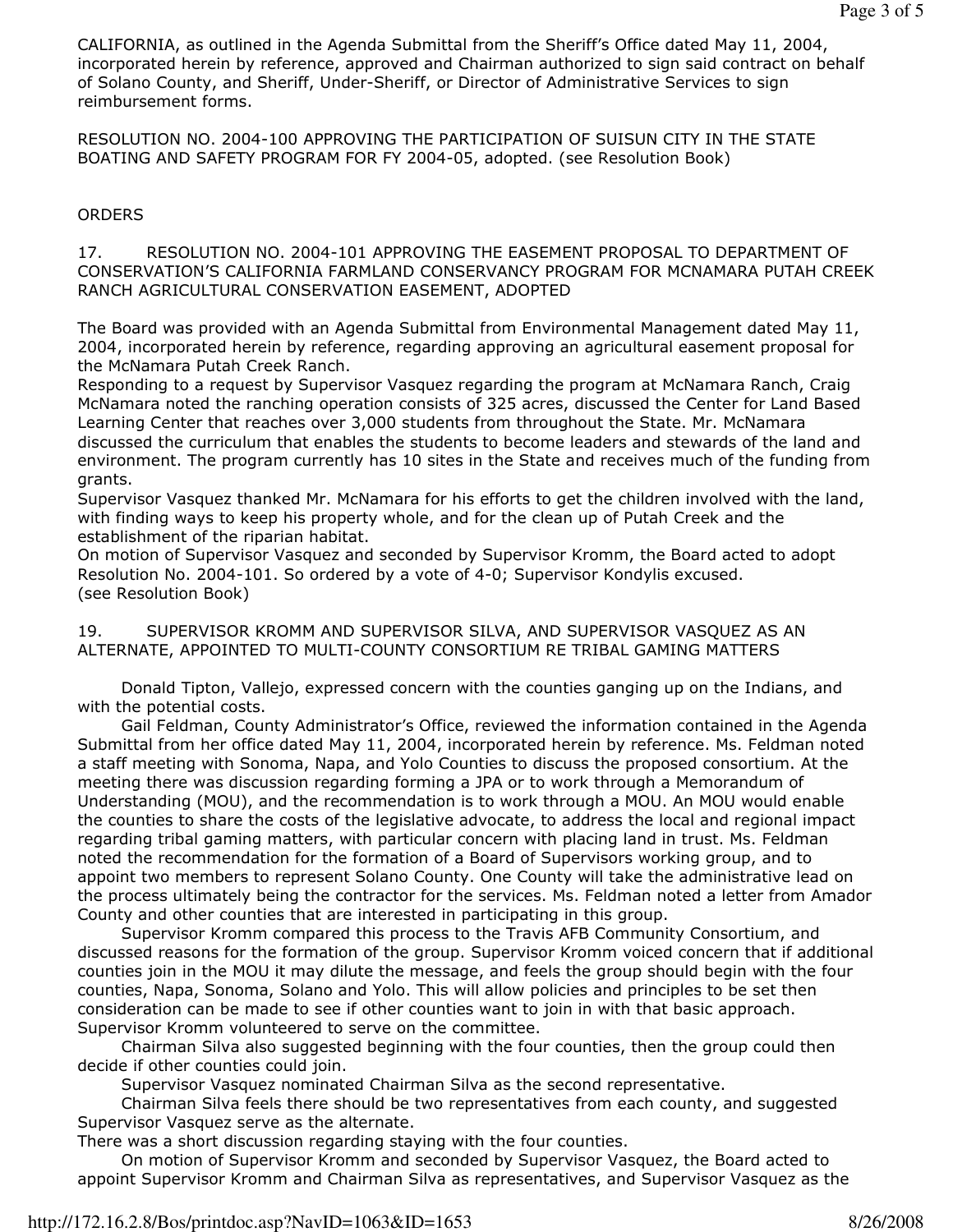alternate on this committee that would include Solano, Sonoma, Napa, and Yolo Counties. The committee would then initiate an MOU for the purpose of retaining legislative and advocacy services for tribal gaming matters. So ordered by a vote of 4-0; Supervisor Kondylis excused.

20A. BOARD EXPRESSED SUPPORT OF SB 1481 (CHESBRO – TIDELANDS: CITY OF VALLEJO; AB 2641 (COX) – PRISONERS; LOCAL COST REIMBURSEMENTS; AB 2476 (WOLK) – SACRAMENTO – SAN JOAQUIN DELTA

 BOARD EXPRESSED A POSITION OF WATCH FOR SB 1155 (MACHADO) – SACRAMENTO-SAN JOAQUIN DELTA; SB 1607 (MACHADO) – LOCAL AGENCY FORMATION

Paul Yoder, Legislative Analyst, Gerber Shaw & Yoder, reviewed the information contained in the Agenda Submittal from the County Administrator's Office dated May 11, 2004, incorporated herein by reference, regarding a status report on legislation of importance to Solano County. Mr. Yoder discussed the Governor's May revise to the budget and the deal to take \$350 million for each of the next two fiscal years from the counties. This deal would mean the County will loose \$4 million for each of the next two years and will significantly limit the County's exposure, but voiced concern that individual program cuts could occur.

Responding to questions posed by Supervisor Vasquez regarding special districts that have redevelopment pass through, Mr. Yoder noted it is his understanding that pass throughs will not be affected by this proposal.

Supervisor Kromm posed questions regarding the Vehicle License Fee (VLF) cuts being less than what the County had projected, Assistant County Administrator/Budget Officer Quang Ho noted looking at the VLF separately since it will be a dollar for dollar trade with the property tax. Ms. Ho briefly discussed the \$350 million deal and how that will mean about \$3.7 million for Solano County, which has been covered in the proposed County budget. The county will continue to be prudent and conservative in projections as things develop.

There was a short discussion regarding the potential for program cuts greatly effecting Health and Social Service programs.

County Counsel Dennis Bunting noted the proposal to eliminate governmental fee. Currently there are no fees to governmental entities when they file papers with the court. Mr. Yoder feels this is a done deal and is a small part of a deal negotiated for the courts, and further noted the changes that could occur in the legislature before a budget is finally approved.

Responding to questions posed by Supervisor Vasquez on what will happen for the 2005/2006 budget, Mr. Yoder noted revenues are up, discussed the \$3 billion remaining from the Deficit Reduction Bond that the Governor planned to use for 2005/2006 and the very good possibility that these funds will have to be spent for FY 2004/2005, the potential for a \$5 to \$8 billion problem for 2005/2006, and actions the legislature may take to reduce that deficit.

Supervisor Forney posed questions regarding a waiver for the elimination of the residual benefit under In-Home Supportive Services (IHSS) Program, Mr. Yoder feels the Governor will drop the IHSS Residual Program and replace it with a Federal waiver.

Brook Byerley, District Attorney Investigator, spoke regarding the 3% at 50 benefit, requirements for the DA Investigator Position, and the need for the increased retirement benefit to attract applicants for the position.

District Attorney David Paulson voiced concern that the Governor may not sign this type of legislation for the 3% at 50 benefit, noted the Board signed a contract with the Deputy Sheriff's Association which the DA Investigators are members, the problem with how the DA Investigators are categorized in the Safety personnel category, how this issue was resolved for Butte and Shasta Counties, and how legislation could easily remedy the problem. Mr. Paulson requested the Board also support AB 2641 (Cox), and AB 2474 (Wolk), and to ask that Mr. Yoder work to put legislation through to remedy the problem of honoring the 3% at 50 for the DA Investigators.

Ken Dillon, District Attorney Investigator, spoke regarding the 3% at 50 issue, discussed his 28 years in law enforcement, requested the Board support the legislation to get the 3% at 50 for the DA Investigators, and feels without that added benefit other officers will not want to become DA Investigators.

Chairman Silva posed questions regarding the benefits the DA Investigators now have, responding Mr. Paulson discussed the difficulty in combining several categories of people in the Safety category for bargaining purposes, and noted that Shasta and Butte Counties had this problem, but solved it with special legislation.

Mr. Yoder feels that enhanced retirement benefits are going to be met with resistance in Sacramento at this time due to the current budget problems.